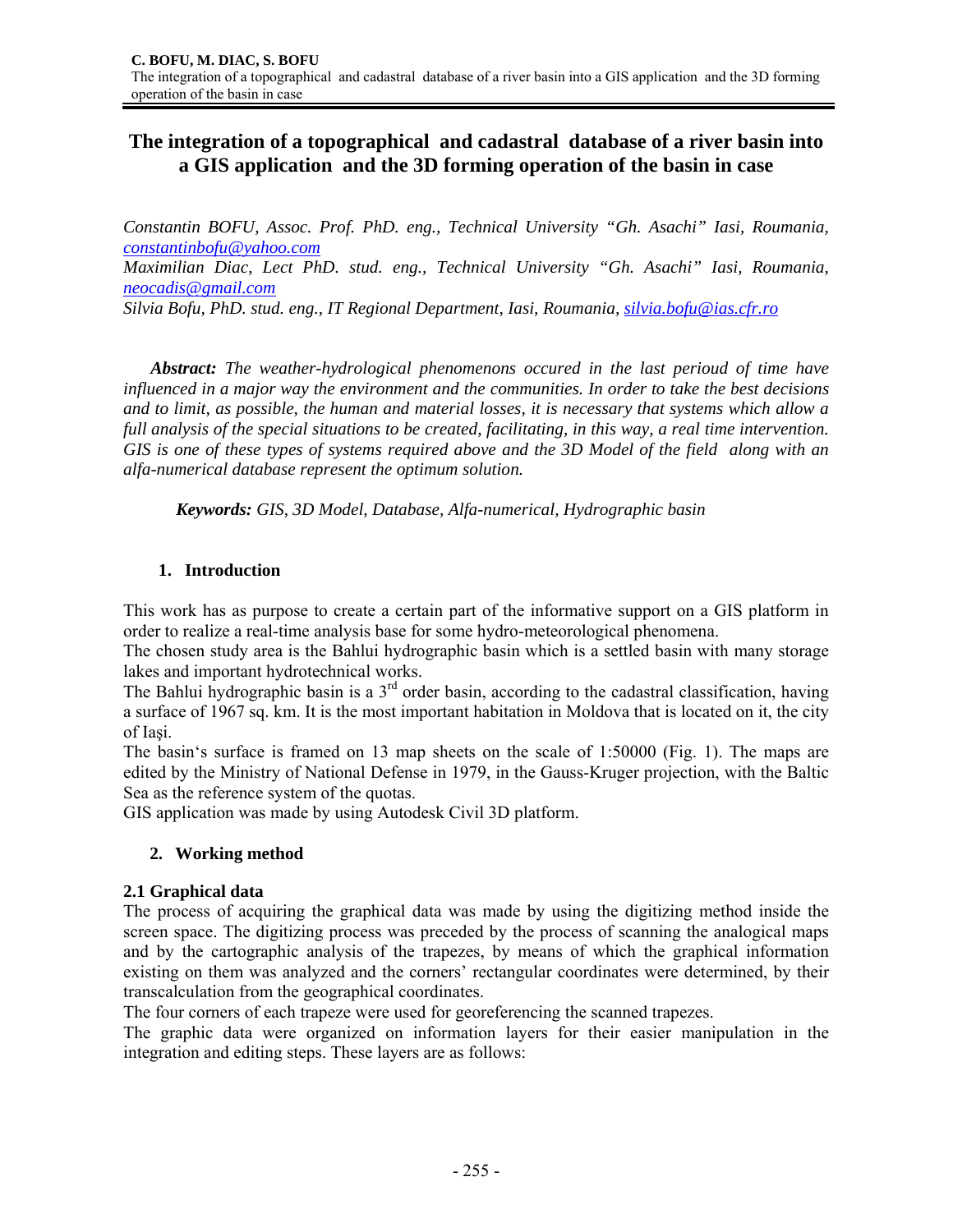

Fig.1. Framing of the Bahlui hydrographic basin on the trapezes 1:50000

- Trapeze contains the vector limit of the geographical frame ;
- Scanned trapeze is the layer to insert the scanned images of the scanned maps;
- Level curves are placed the vectorized level curves with the equidistance of 10 m (Fig.2)



Fig. 2. Bahlui hydrographic basin – level\_curve layer

- Hydrographic\_basins – is the layer with the vectorial limits of the subbasins up to the  $6<sup>th</sup>$ order(Fig.3);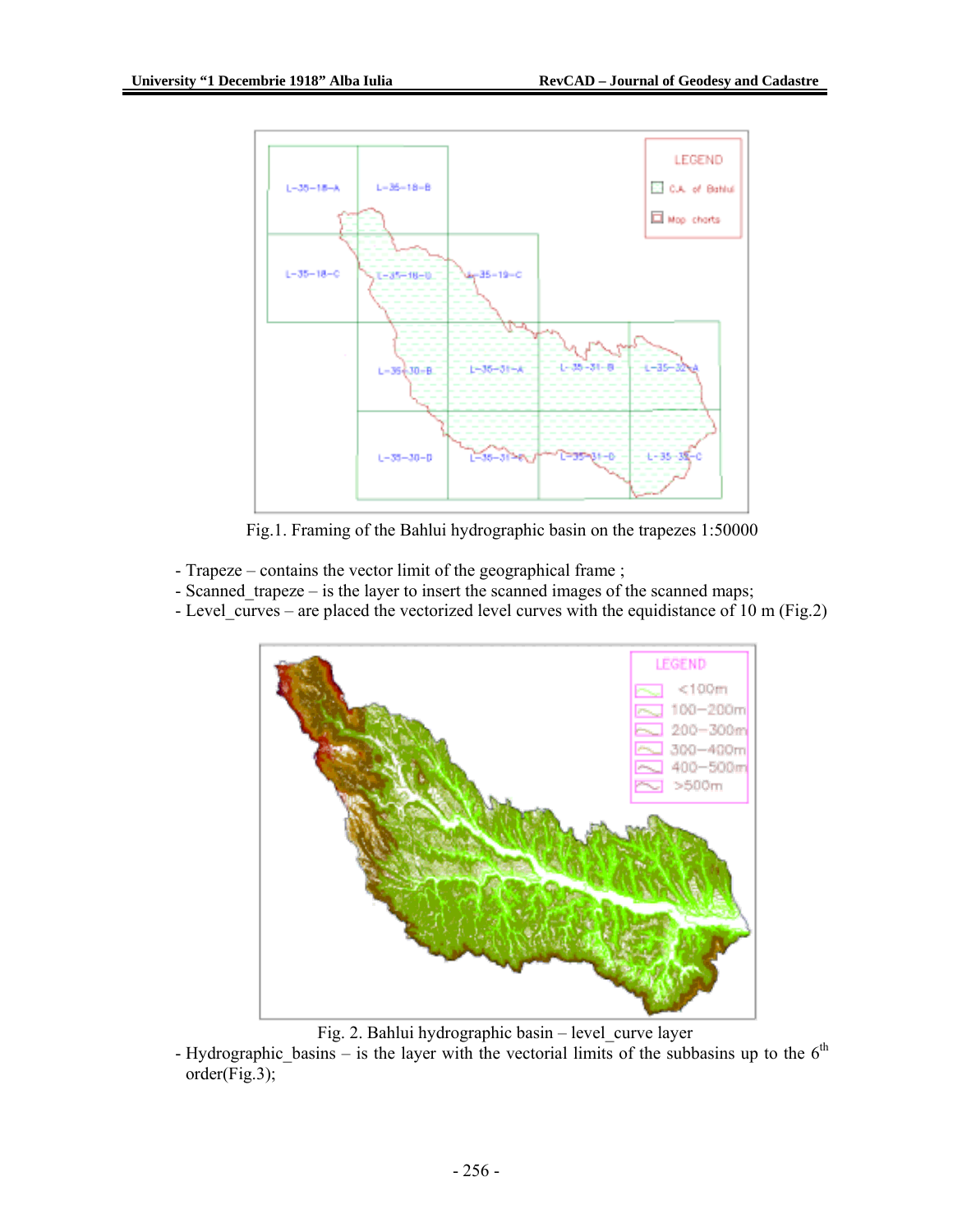

Fig. 3. Bahlui hydrographic basin – Hydrographic\_basins layer

- Hydrographics – contains the hydrographic network of the basin (Fig.4);



Fig. 4. Bahlui hydrographic basin – Hydrographics and lakes layers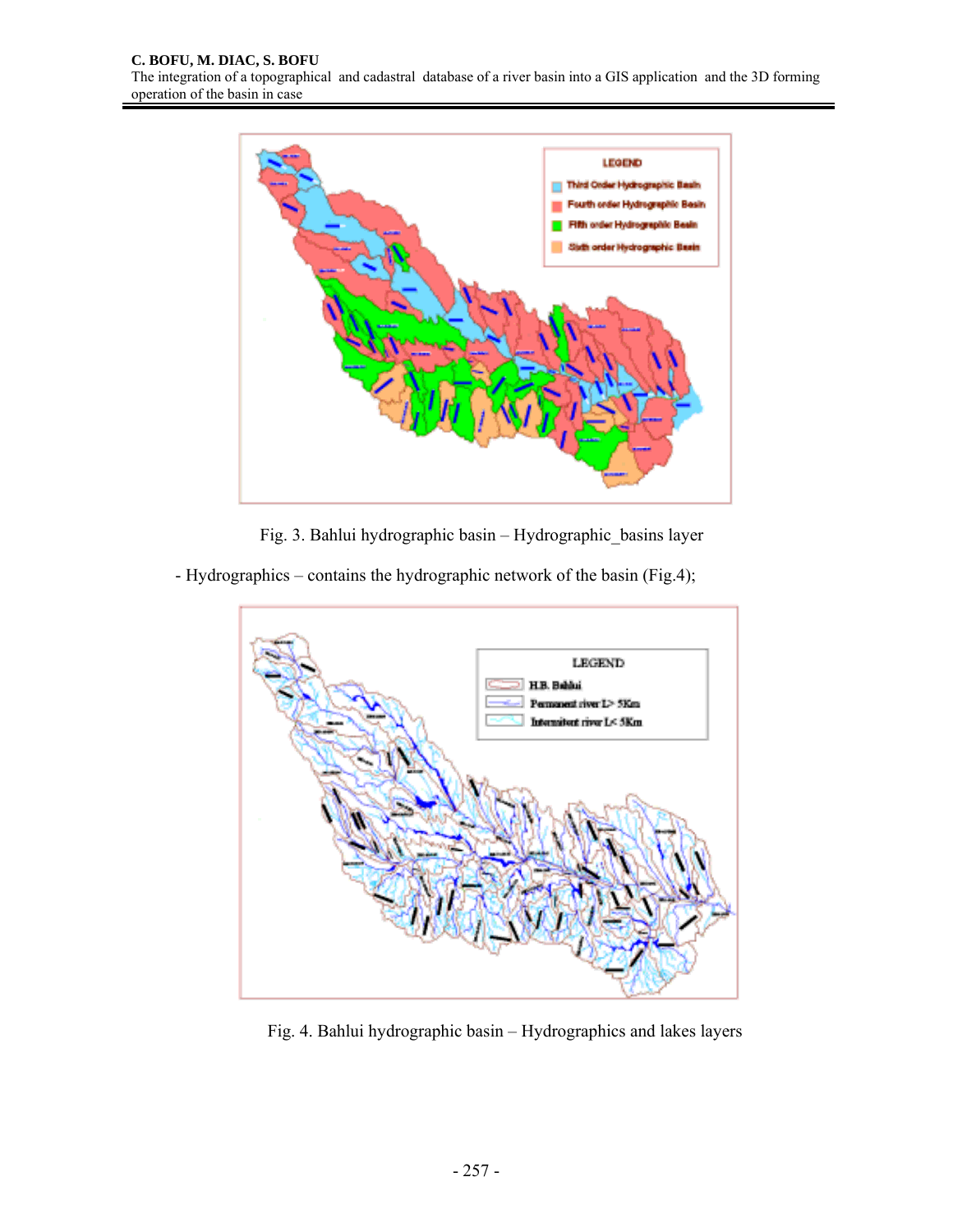

- Measurement stations – the locations of the meteo and hydrometric stations are placed(Fig.5);

Fig. 5. Bahlui hydrographic basin – Measurement\_stations layer

Cadastral marks – are represented the cadastral marks of the cadastral axis are represented;

Lakes – all the storage lakes belonging to the basin are placed(fig. 3).

After having the graphical information vectorized, the process of editing information followed; it consisted of applying the procedures of cleaning the information in order that the errors may be eliminated and the topologies on information layers may be realized. There were realized two polygonal topologies(Basins and Lakes), a network topology(Hydrography) and three knot topologies(Meteo\_stations, Hydrometric\_stations and Marks). Surfaces of the hydrographic subbasins included into the topological database of Basins are presented in table 1.

### **2.2 Alphanumeric data**

Attribute data were acquired into a structure of external database by means of Access. The projected database is called Hydrographic basin and consists of seven relational tables (Fig. 6).

Tables of the database have in their structure the following types of information:

- The table *Hydrographic basin* consists of: cadastral number of the basin, name, surface, average altitude, wooded surface

- The table *Watercourse* consists of: cadastral number of the watercourse (which is the same with the basin's one), name, confluence position regarding the main emissary, length, elevation at riverhead, elevation at rivermouth, average slope, sinuosity ratio;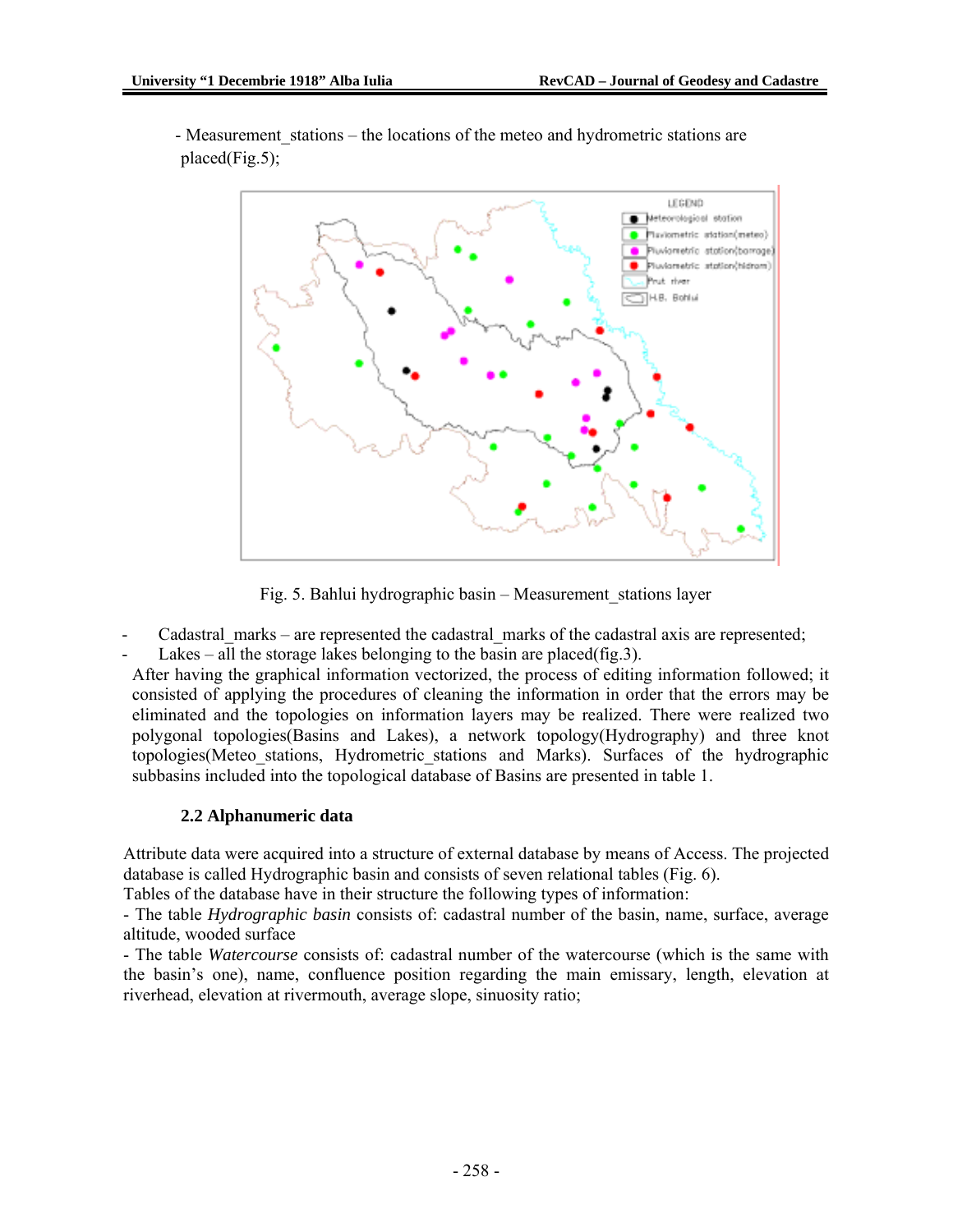Table 1 Surfaces of the hydrographic subbasins belonging to the Bahlui hydrographic basin

| Identification cod | Nr.<br>crt.             | Denomination<br>of the basin | The topological<br>sourfaces<br>(km <sup>2</sup> ) | The sourface<br>from the "Water<br>Cadastre" $(km2)$ |
|--------------------|-------------------------|------------------------------|----------------------------------------------------|------------------------------------------------------|
| $\overline{0}$     | $\mathbf{1}$            | 2                            | 4                                                  | 5                                                    |
| XIII-1-15-32       | 1                       | Bahlui 1                     | 16,419                                             | 17,00                                                |
| XIII-1-15-32       | $\overline{2}$          | Bahlui 2                     | 12,961                                             | 12,00                                                |
| XIII-1-15-32       | $\overline{3}$          | Bahlui 3                     | 79,354                                             | 79,00                                                |
| XIII-1-15-32       | $\overline{\mathbf{3}}$ | Bahlui 4                     | 20,577                                             | 20,00                                                |
| XIII-1-15-32       | 5                       | Bahlui 5                     | 0,211                                              | 0,00                                                 |
| XIII-1-15-32       | 6                       | Bahlui 6                     | 48,751                                             | 45,00                                                |
| XIII-1-15-32       | 7                       | Bahlui 7                     | 30,430                                             | 31,00                                                |
| XIII-1-15-32       | 8                       | Bahlui 8                     | 3,827                                              | 3,00                                                 |
| XIII-1-15-32       | 9                       | Bahlui 9                     | 7,887                                              | 8,00                                                 |
| XIII-1-15-32       | 10                      | Bahlui 23                    | 0,197                                              | 9,00(1)                                              |
| XIII-1-15-32       | 11                      | Bahlui 10                    | 14,246                                             | 15,00                                                |
| XIII-1-15-32       | 12                      | Bahlui 11                    | 1,701                                              | 1,00                                                 |
| XIII-1-15-32       | 13                      | Bahlui 12                    | 2,496                                              | 3,00                                                 |
| XIII-1-15-32       | 14                      | Bahlui 13                    | 1,768                                              | 1,00                                                 |
| XIII-1-15-32       | 15                      | Bahlui 14                    | 10,151                                             | 9,00                                                 |
| XIII-1-15-32       | 16                      | Bahlui 15                    | 10,898                                             | 11,00                                                |
| XIII-1-15-32       | 17                      | Bahlui 16                    | 8,647                                              | 9,00                                                 |
| XIII-1-15-32       | 18                      | Bahlui 17                    | 12,900                                             | 13,00                                                |
| XIII-1-15-32       | 19                      | Bahlui 18                    | 9,227                                              | 7,00                                                 |
| XIII-1-15-32       | 20                      | Bahlui 19                    | 3,440                                              | 3,00                                                 |
| XIII-1-15-32       | 21                      | Bahlui 20                    | 1,045                                              | 2,00                                                 |
| XIII-1-15-32       | 22                      | Bahlui 21                    | 4,326                                              | 4,00                                                 |
| XIII-1-15-32       | 23                      | Bahlui 22                    | 20,319                                             | 21,00                                                |
| XIII-1-15-32-1     | 24                      | Bahlui. Mic                  | 16,743                                             | 17,00                                                |
| XIII-1-15-32-2     | 25                      | Valea Mare                   | 25,633                                             | 27,00                                                |
| XIII-1-15-32-3     | 26                      | V. Cetățuiei                 | 17,098                                             | 17,00                                                |
| XIII-1-15-32-4     | 27                      | Buhalnița                    | 30,591                                             | 33,00                                                |
| XIII-1-15-32-5     | 28                      | Vulpoiu                      | 7,766                                              | 8,00                                                 |
| XIII-1-15-32-6     | 29                      | Măgura                       | 75,705                                             | 78,00                                                |
| XIII-1-15-32-7     | 30                      | Putna                        | 16,958                                             | 16,00                                                |
| XIII-1-15-32-8     | 31                      | Gurguiata                    | 120,969                                            | 117,00                                               |
| XIII-1-15-32-8-1   | 32                      | Valea Nuc.                   | 9,788                                              | 10,00                                                |
| XIII-1-15-32-9     | 33                      | Lungu                        | 17,967                                             | 20,00                                                |
| XIII-1-15-32-10    | 34                      | Durușca                      | 27,713                                             | 30,00                                                |
| XIII-1-15-32-12    | 35                      | Bahluieț 1                   | 17,014                                             | 17,00                                                |
| XIII-1-15-32-12    | 36                      | Bahluieț <sub>2</sub>        | 8,086                                              | 8,00                                                 |
| XIII-1-15-32-12    | 37                      | Bahluieț 3                   | 5,240                                              | 5,00                                                 |
| XIII-1-15-32-12    | 38                      | Bahluieț 4                   | 3,023                                              | 3,00                                                 |
| XIII-1-15-32-12    | 39                      | Bahluieț 5                   | 12,625                                             | 11,00                                                |
| XIII-1-15-32-12    | 40                      | Bahluiet 6                   | 30,390                                             | 30,00                                                |
| XIII-1-15-32-12    | 41                      | Bahluieț 7                   | 9,494                                              | 10,00                                                |
| XIII-1-15-32-12    | 42                      | Bahluieț 8                   | 25,859                                             | 26,00                                                |
| XIII-1-15-32-12-1  | 43                      | Pășcănia                     | 11,235                                             | 12,00                                                |
| XIII-1-15-32-12-2  | 44                      | Probota                      | 9,710                                              | 10,00                                                |
| XIII-1-15-32-12-3  | 45                      | Cucuteni                     | 12,678                                             | 13,00                                                |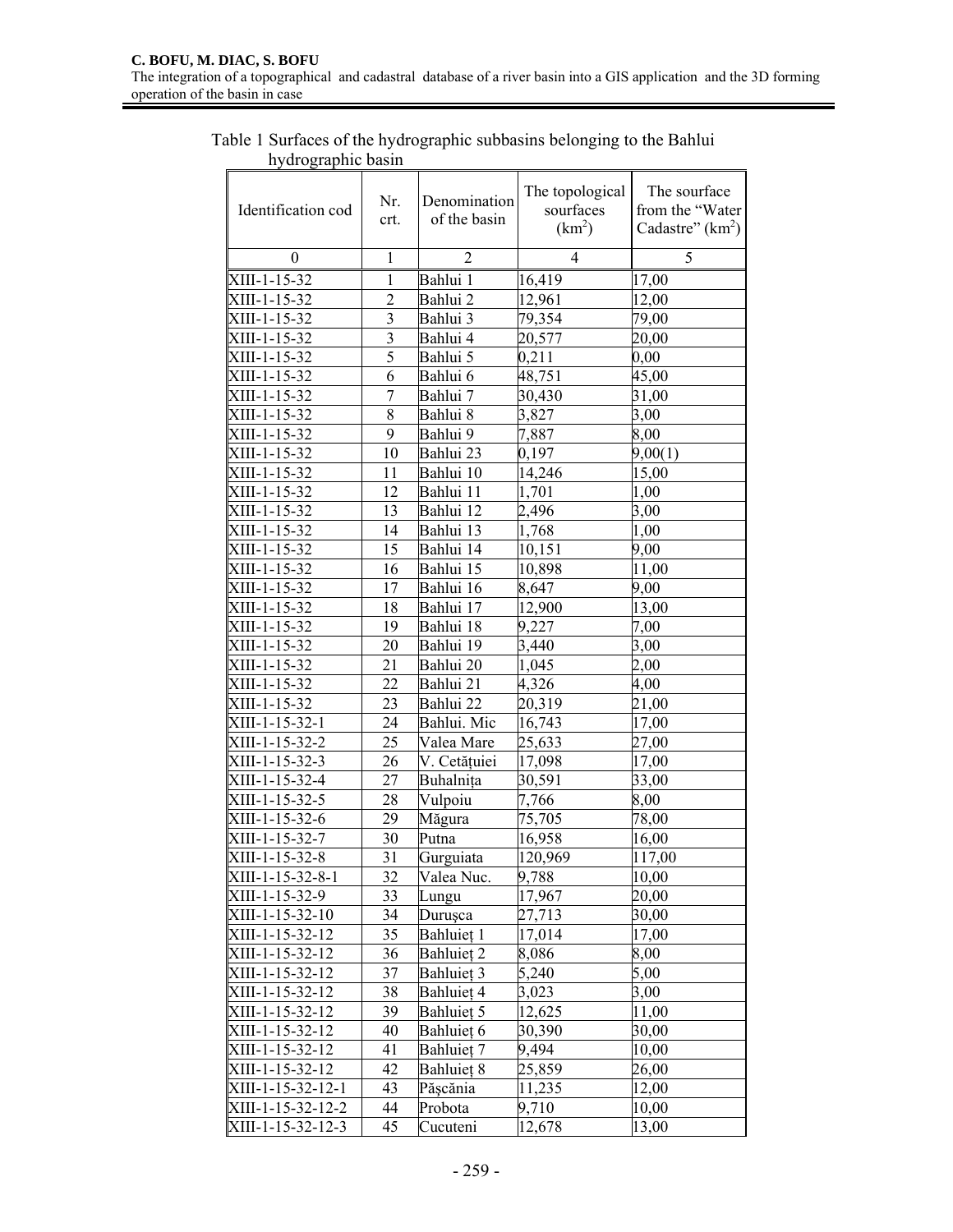| XIII-1-15-32-12-4     | 46              | Rediu        | 41,250   | 42,00   |
|-----------------------|-----------------|--------------|----------|---------|
| XIII-1-15-32-12-5     | 47              | Ciuncă 1     | 15,981   | 16,00   |
| XIII-1-15-32-12-5     | 48              | Ciuncă 2     | 12,659   | 12,00   |
| XIII-1-15-32-12-5     | 49              | Ciuncă 3     | 3,188    | 3,00    |
| XIII-1-15-32-12-7     | 50              | Valea Oii    | 95,795   | 97,00   |
| $XIII-1-15-32-12-5-1$ | 51              | Lunca        | 24,948   | 27,00   |
| XIII-1-15-32-12-5-2   | 52              | Bahna        | 29,910   | 30,00   |
| XIII-1-15-32-12-6-2   | 53              | Albești      | 36,448   | 36,00   |
| XIII-1-15-32-12-6-1   | 54              | Goești       | 18,685   | 18,00   |
| XIII-1-15-32-12-8     | 55              | Sinești 1    | 32,031   | 34,00   |
| XIII-1-15-32-12-8     | 56              | Sinești 2    | 18,833   | 18,00   |
| XIII-1-15-32-12-8     | 57              | Sinești 3    | 2,044    | 2,00    |
| XIII-1-15-32-12-8-1   | 58              | Gâmboasa     | 35,729   | 35,00   |
| XIII-1-15-32-12-8-2   | 59              | Iaz. din Văi | 9,208    | 8,00    |
| XIII-1-15-32-12-9     | 60              | Hărpășești   | 28,722   | 28,00   |
| XIII-1-15-32-12a      | 61              | Tatoești     | 24,900   | 25,00   |
| XIII-1-15-32-13       | 62              | Hoisești     | 38,103   | 38,00   |
| XIII-1-15-32-14       | 63              | Ileana       | 20,283   | 21,00   |
| XIII-1-15-32-15       | 64              | Voinești 1   | 25,551   | 26,00   |
| XIII-1-15-32-15       | 65              | Voinești 2   | 20,09    | 21,00   |
| XIII-1-15-32-15-2     | 66              | Săuzeni 1    | 6,120    | 6,00    |
| XIII-1-15-32-15-2     | 67              | Săuzeni 2    | 22,08    | 22,00   |
| XIII-1-15-32-15-2     | 68              | Săuzeni 3    | 3,466    | 3,00    |
| XIII-1-15-32-15-1     | 69              | Horleşti     | 15,858   | 16,00   |
| XIII-1-15-32-15-2-1   | $70\,$          | Durduc       | 15,651   | 16,00   |
| XIII-1-15-32-15-2-2   | 71              | Căsuța Mare  | 27,701   | 28,00   |
| XIII-1-15-32-17a-1    | 73              | Roșior       | 19,444   | 20,00   |
| XIII-1-15-32-17a      | 74              | Bogonas 1    | 16,111   | 16,00   |
| XIII-1-15-32-17a      | 75              | Bogonas 2    | 17,083   | 16,00   |
| XIII-1-15-32-18       | 76              | Lupu         | 18,665   | 19,00   |
| XIII-1-15-32-19       | 77              | Rediu        | 11,908   | 11,00   |
| XIII-1-15-32-17       | 78              | Pârâul Mare  | 19,033   | 19,00   |
| XIII-1-15-32-20       | 79              | Nicolina 1   | 41,828   | 42,00   |
| XIII-1-15-32-20       | 80              | Nicolina 2   | 3,767    | 3,00    |
| XIII-1-15-32-20       | 81              | Nicolina 3   | 16,163   | 14,00   |
| XIII-1-15-32-20-1     | 82              | Valea Locei  | 48,042   | 49,00   |
| $XIII-1-15-32-20-1-1$ | $\overline{83}$ | Frumoasa     | 36,698   | 36,00   |
| XIII-1-15-32-20-2-1   | 84              | Cornet       | 14,843   | 15,00   |
| XIII-1-15-32-20-      | 85              | Ezăreni      | 13,975   | 19,00   |
| XIII-1-15-32-21       | 86              | Cacaina      | 62,486   | 63,00   |
| XIII-1-15-32-22       | 87              | Chirița      | 38,313   | 39,00   |
| XIII-1-15-32-23       | 88              | Ciric        | 57,923   | 58,00   |
| XIII-1-15-32-24       | 89              | Vămășoaia    | 34,835   | 35,00   |
| XIII-1-15-32-25       | 90              | Orzeni       | 25,077   | 25,00   |
| TOTAL:                |                 |              | 1955,491 | 1967,00 |

- Table *Storage\_lakes* has values of the following attributes: storage name, lake surface, surface of the laying-up basin, average flow, average stock, dead storage, available storage, storage retained in case of breaking up some pools, protection storage, volume between the top of the waste weir and the cornice, total volume, value of the drain axis, value of the waste weir's top, value of the cornice, drain's dimensions, waste weir's width, value of the normal retention level, value of the maximum level with assuring 1%, value of maximum level with assuring 0,1%, value of maximum level with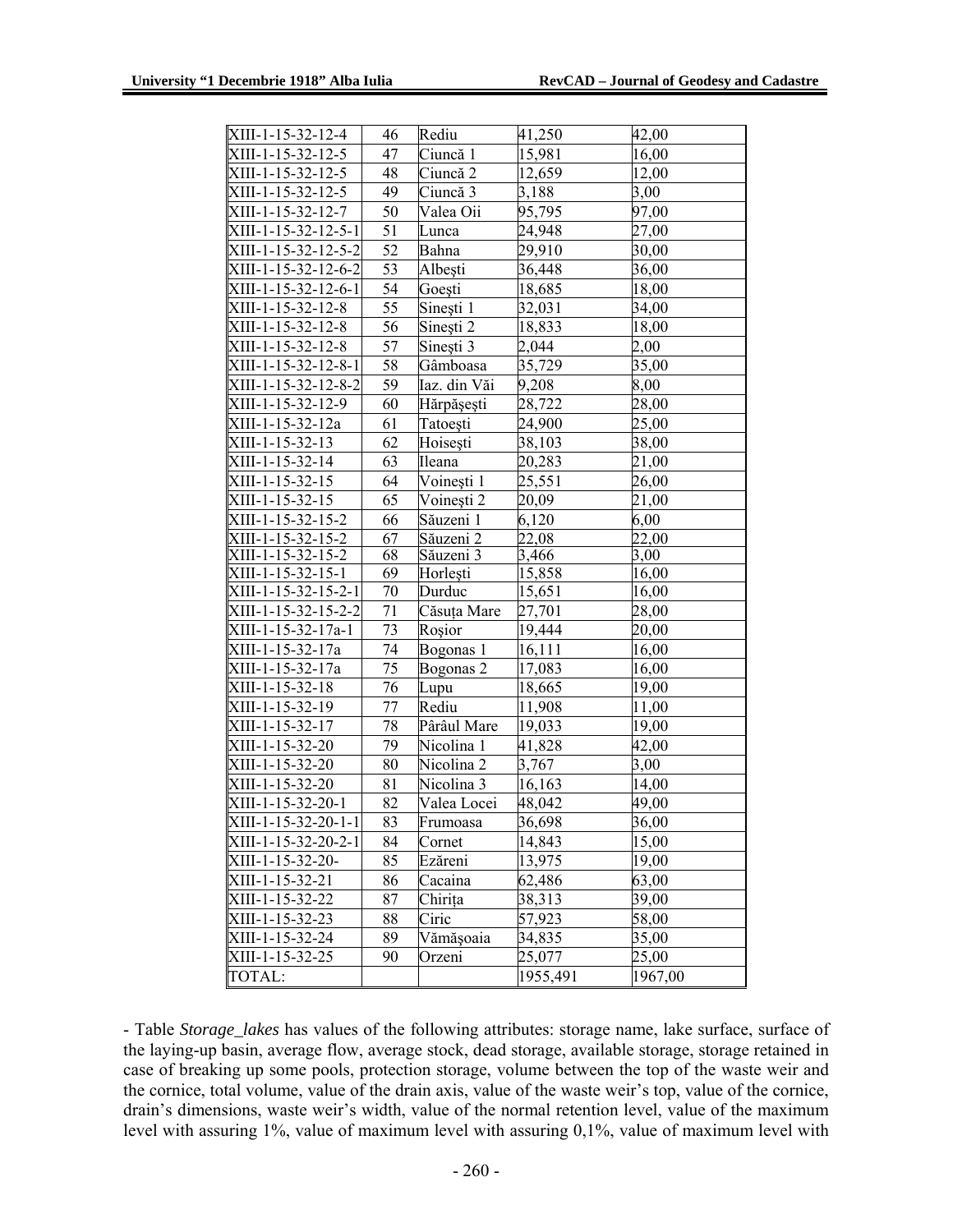assuring 0,01%, value of maximum level with assuring 0,01% plus breaking up the dam, type of use for the storage lake.



Fig. 6. The projected database Hydrographic basin

- Table *Cadastral\_marks* has the following attributes: mark's name, coordinates of the spatial position $(X, Y, Z)$ , marks' description.

- Table *Sources\_of\_meteo\_data* contains data about the following attributes: identification code of the station, locality where it is placed, village or town to which it belongs administratively, county, measurement technique (permanent or periodic), spatial position

- Table Sources of hydrometric data contains information about: locality where the station is located, distance from the confluence, surface of the measured receiving basin, station height, height zero on the alignment stake, set-up date, coordinates of the spatial position, type of the executed measurements(levels, flows, etc)

- Table Type of the Meteo Stations contains the four types of posts for taking over the data from precipitations: rainfall stations belonging to the pluviometric network, rainfall stations belonging to the meteorological network, rainfall stations belonging to the hydrometric network, rainfall stations at the barrages, meteorological stations.

Loading the database was realized by means of some forms defined inside the database according to figure 7.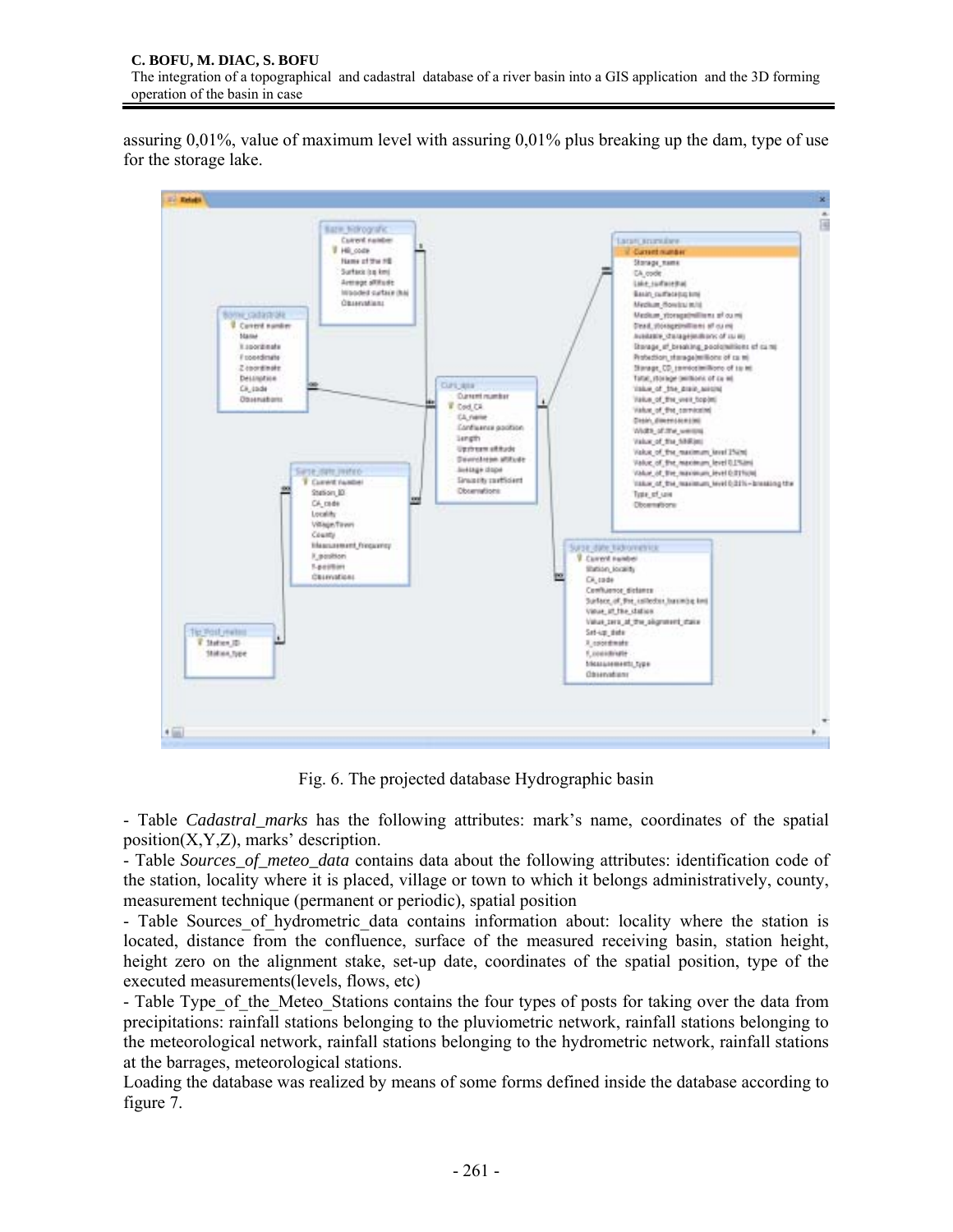| Storage_name:<br>CA code:              | <b>PS/covaci</b> | Value, of the weir top(m):                  |                                               |
|----------------------------------------|------------------|---------------------------------------------|-----------------------------------------------|
|                                        |                  |                                             | 176,00                                        |
|                                        | 1011-1-15-32     | Value of the cornordin):                    | 178,60                                        |
|                                        |                  | Drain_dmensons(m):                          | 2 but 165x225                                 |
| Lake surfaceOval:                      | 58               | Width of the westing:                       | 45,00                                         |
| Basin_surface[sq km2                   | 95               | Value of the NNOm):                         | 176,00                                        |
| Hedum, flaw(ou m/s):                   | 0,424            | Value of the maximum level 1%(m):           | 177,30                                        |
| Pledum_storage(millions of cu.m. 13,45 |                  | Value of the maximum level 0,1%(m):         | 176,30                                        |
| Dead, storage(millons of cu m): (6,50) |                  | Value of the maximum level 0,01% (m):       | 182,00                                        |
| Available storage(millons of cu m 3,08 |                  | Value, af, the ,maximum, level 0,01%+breakn |                                               |
| Storage of breaking pools(millon i-    |                  | Type of use:                                | Engati - 200ha; AP-200 Ps; Atenuare<br>vitură |
| Protection stanage(milens of cu+       |                  | Chawyutzea:                                 | Abenaarea vitari se face nama pre-            |
| Storage CD convice(millons of cu 2,50  |                  |                                             | descărcătorul de suprafață                    |
| Total storage (milions of cu m): (9,00 |                  |                                             |                                               |

Fig 7. The forms defined inside the database

#### **2.3. Connecting the attribute-typed data to the graphical elements**

Connecting the attribute-typed data to the graphical elements was made automatically by bringing the data base in the GIS environment and by using the functions of realization the connections. These connections were realized as follows:

- Recordings of the table Water mark were connected to the topological graphical elements having the type Hydrography network

- Recordings of the table Hydrographic Basin were connected to the polygon-typed topological graphical elements of Basins

- Recordings of the table Storage lakes were connected to the graphical topological polygon-typed elements of Lakes

- Recordings of the table Cadastral\_marks were connected to the topological graphical knottyped elements of Marks

- Recordings of the table Sources meteo data ware connected to the knot-typed topological graphical elements of Meteo\_stations

- Recordings of the table Sources of the hydrometrical data were connected to the knottyped topological graphical elements of Hydrometrical\_stations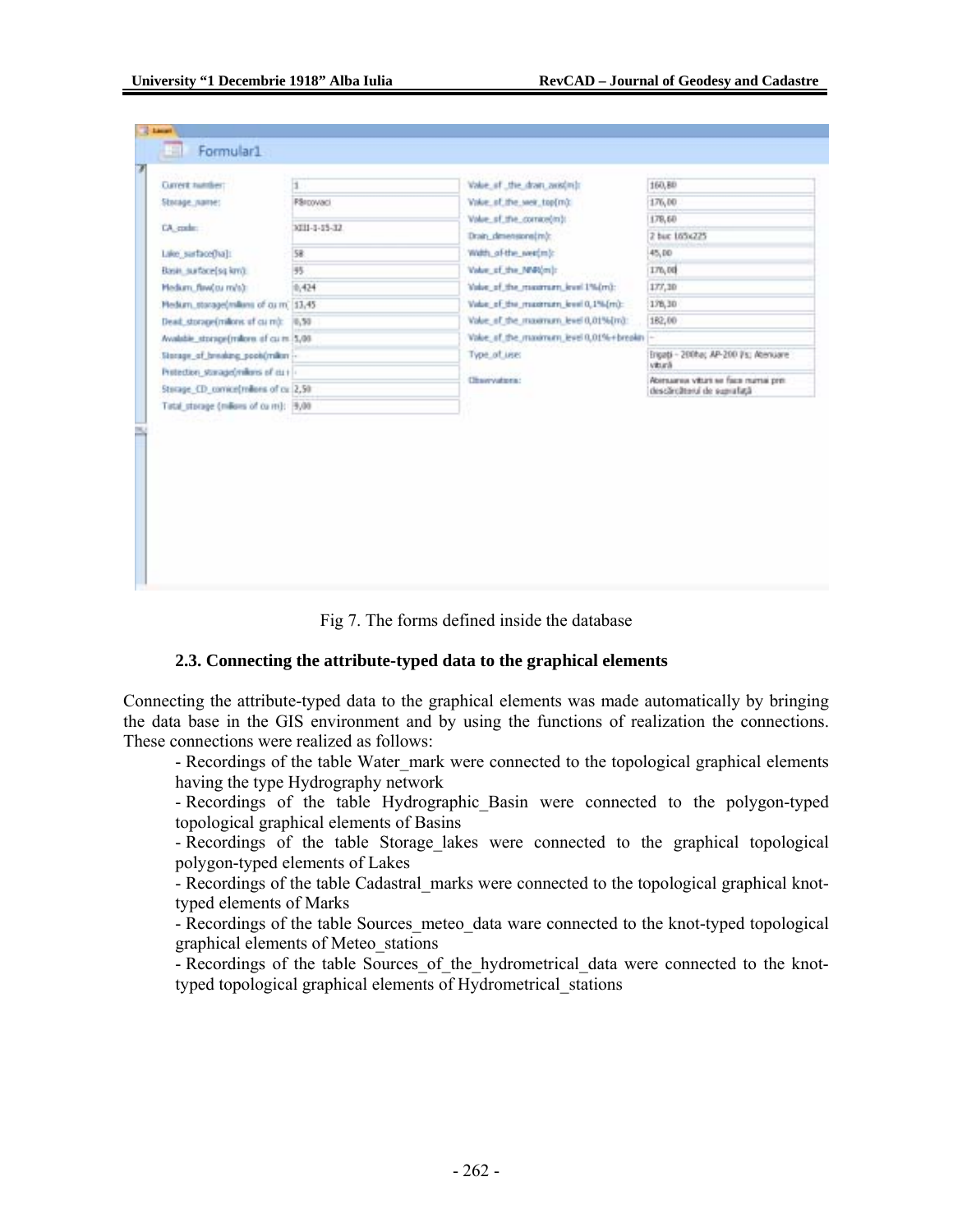## **2.4. Realizing the numerical model of the land**

Civil 3D has functions of creating 3D models of the lands and spatial analyzing on these models. Since the basin's surface is big, realizing the 3D model of the land requires a great capacity hardware platform, i.e. a performance graphical station.

In the figure 8 we present the 3D model of the land for a hydrographic subbasin.



Fig 7. 3D model of the Gurguiata hydrographic subbasin

## **3. Conclusions and proposals**

- The two types of data, graphical and alphanumerical, integrated on the GIS platform allow getting some useful information about: characteristics of the Bahlui hydrographic basin and of its subbasins; their riggings and spatial localization.
- The 3D model completed with other data too (soils, types of use,..) permits creation of spatial analysis of the drain, determinations of the drain directions, level of the sunlit condition, slopes, erosions, etc.
- The model can be updated very easily when there appear some changes in the relief and other details in that piece of land.
- The database can be easily completed and connected.